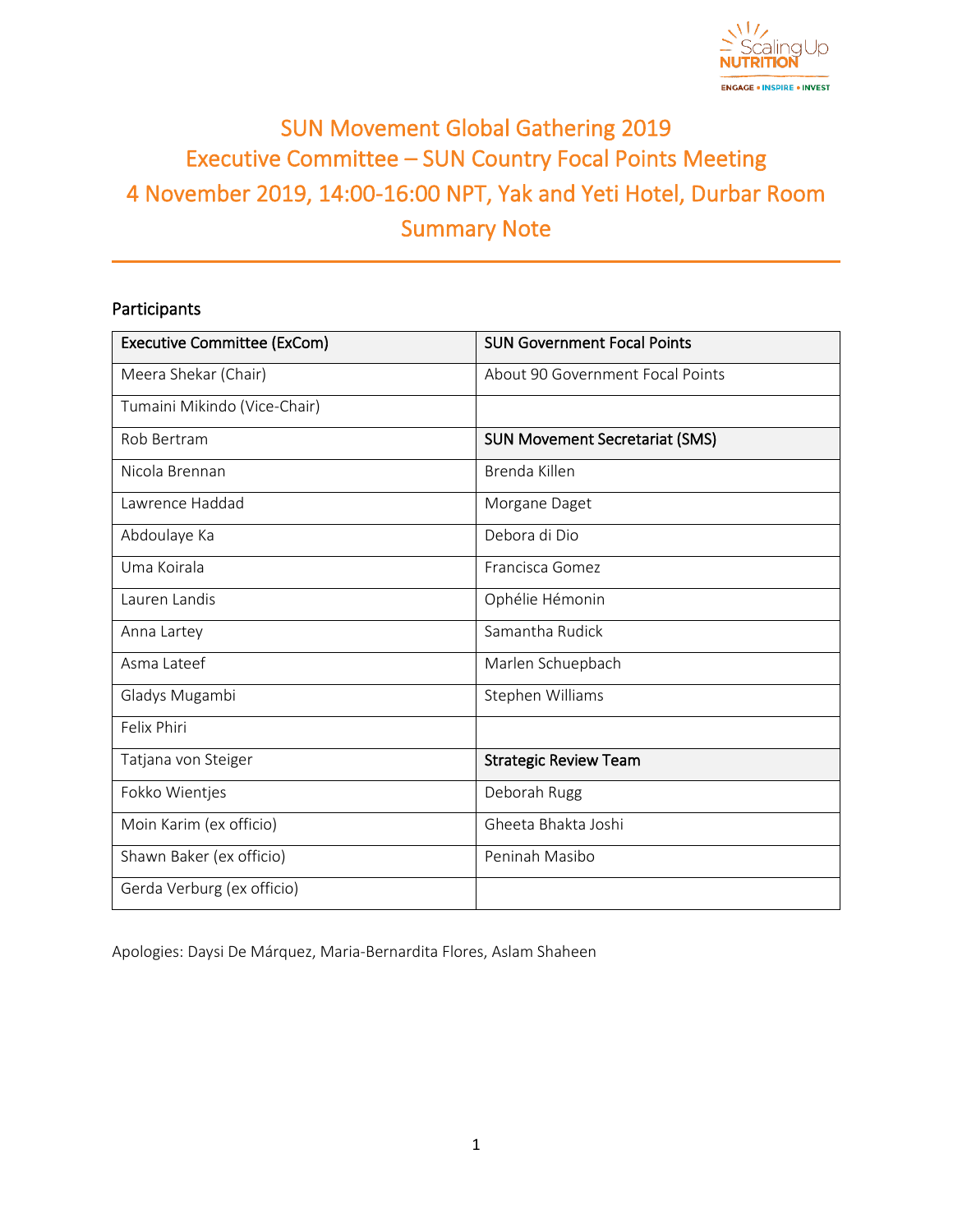#### Agenda

- *1)* Opening and welcome by Executive Committee Chair *5'*
- 2) SUN Country Focal Points presenting outcomes from the Focal Point meeting *30'*
- 3) Table discussions with Focal Points and Executive Committee members on: *45'*
	- o Priorities for third phase of SUN Movement
	- o How Executive Committee can guide and support SUN Focal Points and local stakeholders
- *4)* Discussion continued in plenary *40'*

#### Key messages

- SUN Government Focal Points stressed the Movement must become more country-driven.
- It is critical to keep nutrition high on the political agenda.
- Capacities need to be strengthened at all levels in SUN Countries.
- Greater focus should be placed on capturing good practice and peer learning.
- Increased investment in nutrition is needed Nutrition for Growth is a critical milestone, including for domestic resource mobilization.
- Data systems must be improved and harmonized.
- Connections between SUN Government Focal Points and SUN Networks should be strengthened, and Networks were encouraged to work more closely together.
- Focal Points expressed interest in regional support and exchange.
- Focal Points asked for more support from the Executive Committee and the SUN Movement support system, on a wide range of issues.
- Executive Committee members found the meeting with the Focal Points extremely useful to get valuable insights on priorities and challenges but also to learn about concrete recommendations what can be improved and how.

# Action Points

| Item                                                                                                              | Timing        | Responsible             |
|-------------------------------------------------------------------------------------------------------------------|---------------|-------------------------|
| SUN Focal Points were encouraged to speak<br>with the Strategic Review team to share their<br>views and insights. | Before 30 Nov | <b>SUN Focal Points</b> |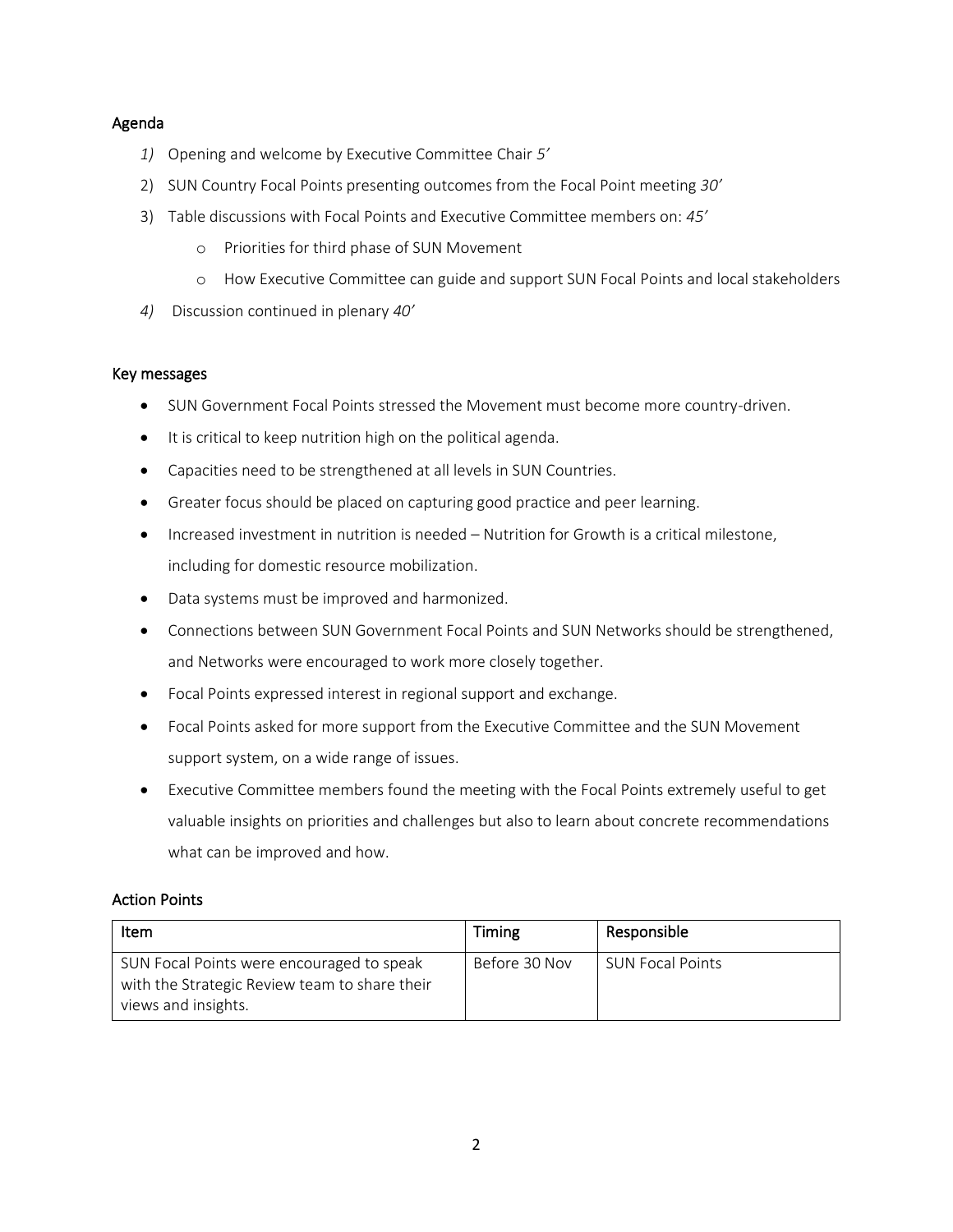# Summary Note

# 1) Opening and welcome

The Chair welcomed all participants to this first joint meeting between SUN Government Focal Points and Executive Committee members. Participants decided to skip the group discussions (item 3) and use instead the time for discussions in plenary format.

# 2) SUN Country Focal Points presenting outcomes from the Focal Point meeting

Gladys Mugambi, SUN Focal Point Kenya and Executive Committee member, presented the main outcomes from the meeting the SUN Government Focal Points had in the morning where they discussed 1) country and regional priorities for the next year; 2) main challenges countries are facing to accelerate progress; 3) and the support they need from the SUN Movement Global Support System (GSS).

# 3) Table discussions with Focal Points and Executive Committee members on:

# 4) Discussion continued in plenary

There was big interest from Government Focal Points to build on the feedback from the morning session. About 25 SUN Focal Points shared their perspectives with members of the Executive Committee, who were mostly in listening mode, and the Strategic Review team observing the session. In their interventions they presented progress, challenges and reflections what can be improved in the next phase of the Movement. Focal Point inputs included the following areas:

#### Financing:

- Domestic finance for nutrition, national and local government
- Global nutrition financing mechanism(s) for SUN countries
- Better alignment of donors to national priorities
- GSS support for preparation of SUN country donor round-tables: advocacy for domestic resource, high-level participation, etc.
- Support setting up country SBNs and local resource mobilization to balance donor fatigue
- Resource tracking and accountability
- Accessing opportunities across sectors
- Variability of need for external support
- Nutrition for Growth deep commitment, high expectations, assistance

#### Data collection, analysis & use:

- More data coherence also across sectors
- Disaggregation to better target
- More actionable indicators on coverage

#### Capacity building:

- SUN Focal Points double duty (day job plus SUN coordination)
- Sub-national capacity
- Optimizing use of technical assistance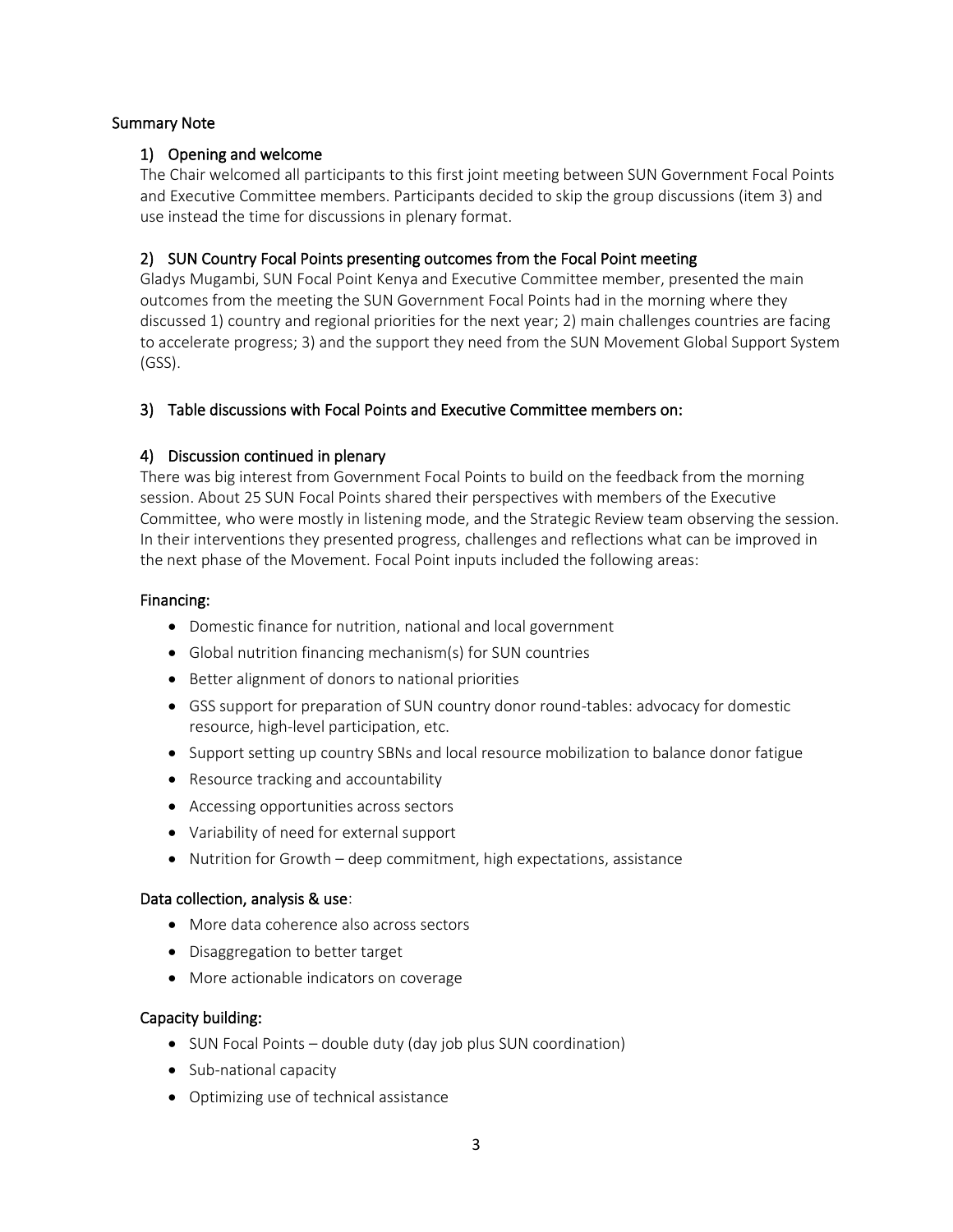- Optimizing support of networks
- Community engagement/delivery

# Advocacy, political positioning and strengthening nutrition governance:

- Institutionalize nutrition coordination above sectoral ministries
- Keep prioritization during political transition
- Engagement of parliamentarians
- Harness national election campaigns for nutrition advocacy
- Intensification of 'high-level' visits

#### Food systems / private sector:

- Nutrient profiling system(s)
- Reformulation
- Taxation of 'unhealthy' products
- Strengthen the message "prevention rather than treatment"
- More needed towards nutrition-sensitive agriculture and understanding that food security does not equal good nutrition

#### Regionalization:

- Bring Secretariat (network) support closer to countries
- Leverage regional economic communities
- Increase regional knowledge sharing
- Intensified regional advocacy

#### Accelerated implementation & decentralization:

- Strengthened local coordination and sectoral integration targeting furthest behind
- Increase coverage of nutrition (specific and sensitive) interventions (embed nutrition in primary care, workers' curricula, etc.)
- Redirect development partners financial support to local implementation
- Involvement of all administrative levels for effective advocacy
- Harness innovation and new technologies for strengthened local accountability

#### SUN countries in the SUN Movement

- Support peer-to peer learning between countries
- SUN Coordinator high-level visits make a difference
- Would appreciate more personalized support by SMS
- Strengthen networks
- Plea for GSS support to countries reaching the resource mobilisation stage for the multisectoral nutrition plans (high-level advocacy, technical support by networks and institutions present)
- Expand availability of technical assistance